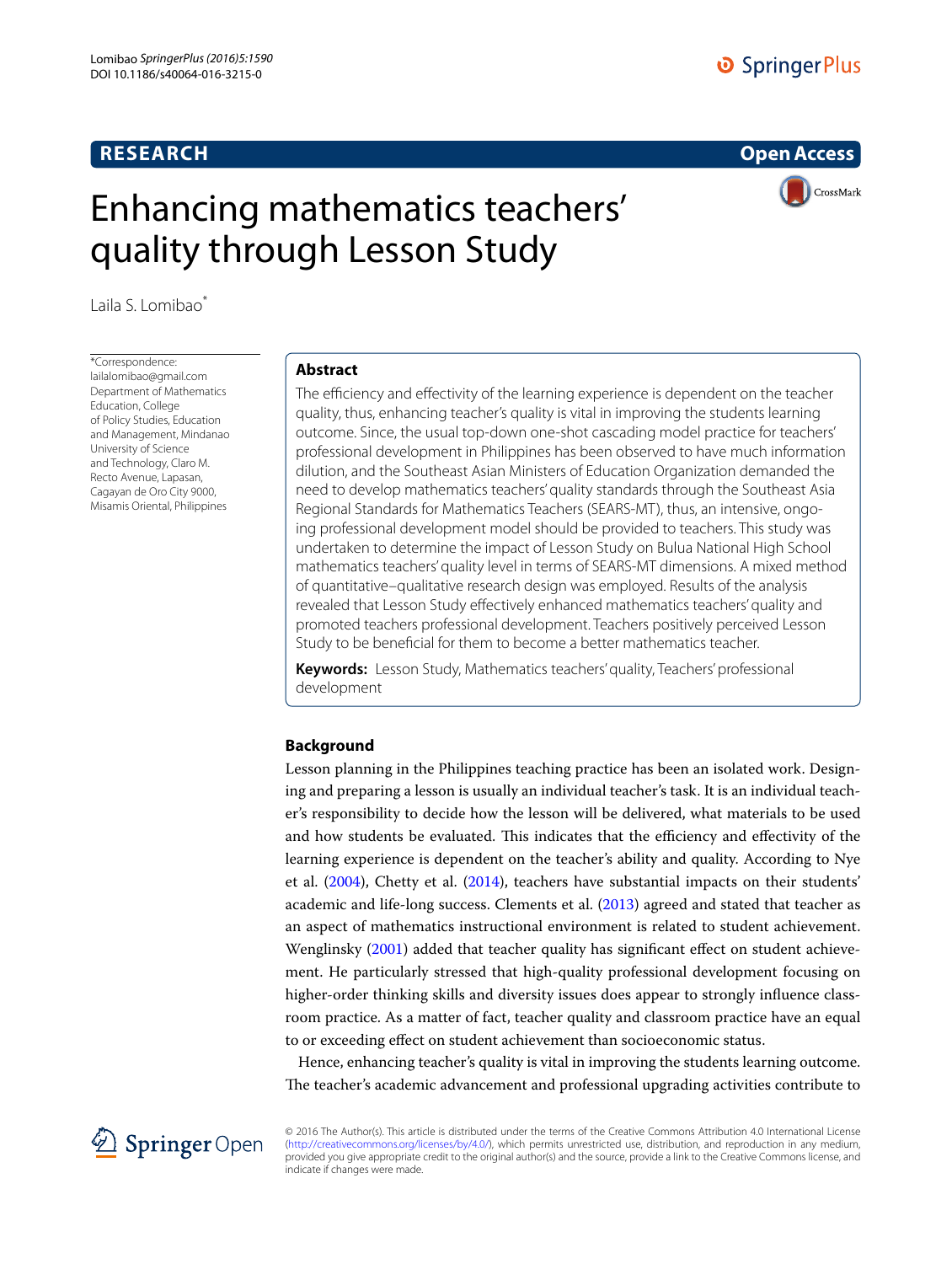an enjoyable and productive teaching (Bayocot [2014\)](#page-11-1). And to realize this, there should be an intensive, ongoing professional development model provided to teachers. A development model that is connected to teaching practices focused on students learning and addresses the teaching of specific curriculum content aligned to school improvement priorities and goals, and which also build strong working relationships among teachers (Darling-Hammond et al. [2009](#page-12-3)).

The Southeast Asian Ministers of Education Organization (SEAMEO) demanded the need to develop mathematics teachers' quality standards that would facilitate students' mathematics learning outcomes. SEAMEO Regional Centre for Education in Science and Mathematics (Tahir and Thien [2013\)](#page-12-4) has outlined the Southeast Asia Regional Standards for Mathematics Teachers (SEARS-MT). This was conceptualized to provide a cogent standard in mathematics teachers quality development which can be used as benchmark for monitoring and improving teacher quality. This consists of four dimensions namely the professional knowledge, professional teaching, personal and professional attributes and professional community.

On the other hand, Japan implemented Lesson Study (LS) as a fundamental driver for mathematics teacher development. LS has been the primary mechanism of professional development for both prospective teachers and practicing teachers since the Japanese public education system started (Lewis [2000;](#page-12-5) Lewis and Tsuchida [1998;](#page-12-6) Makinae [2010](#page-12-7); Murata and Takahashi [2002;](#page-12-8) Takahashi [2000](#page-12-9); Takahashi and Yoshida [2004;](#page-12-10) Yoshida [1999a\)](#page-12-11). It is a school-based collaborative activity for teachers mainly characterized by a continuous cycle of meticulous planning, prudent and mindful demonstrating, and perceptive improving of a lesson. It is a wide scope, on-site professional development process that involves a small group of teachers. The teachers are of different levels of ability but with interest in working collaboratively, with specific objectives for lesson planning, to carry out the planned and researched lesson (Fong [2015](#page-12-12)). It is a process in which teachers progressively strive to improve their teaching methods by working with other teachers to examine and critique one another's teaching techniques (Isoda et al. [2007](#page-12-13)). Japanese teachers use LS as the core process of professional learning to continually improve the quality of educational experiences they provide their students (Iverson and Yoshida [2005\)](#page-12-14). According to Takahashi [\(2015](#page-12-15)) LS is not just a "nice to have, but a must have". He stressed that LS provides opportunity for classroom teachers to work collaboratively to seek effective implementation of new ideas, rather than struggle in isolation to understand how the ideas look in his/her own classroom. He elaborated that LS provides access to outside experts, the knowledgeable others, so that each teacher can understand new ideas for improving teaching and learning with concrete examples. He added that LS as a fundamental driver for professional development permits teachers to learn not only new ideas for improving teaching and learning but also helps them to develop expertise.

With these aforementioned views, this paper aims to assess Bulua National High School mathematics teachers' quality level in terms of the SEARS-MT dimensions, and explore the use of LS to enhance mathematics teachers' quality and to promote teachers professional development (TPD). Also, this paper aims to determine the teachers' perception on the use of LS for TPD.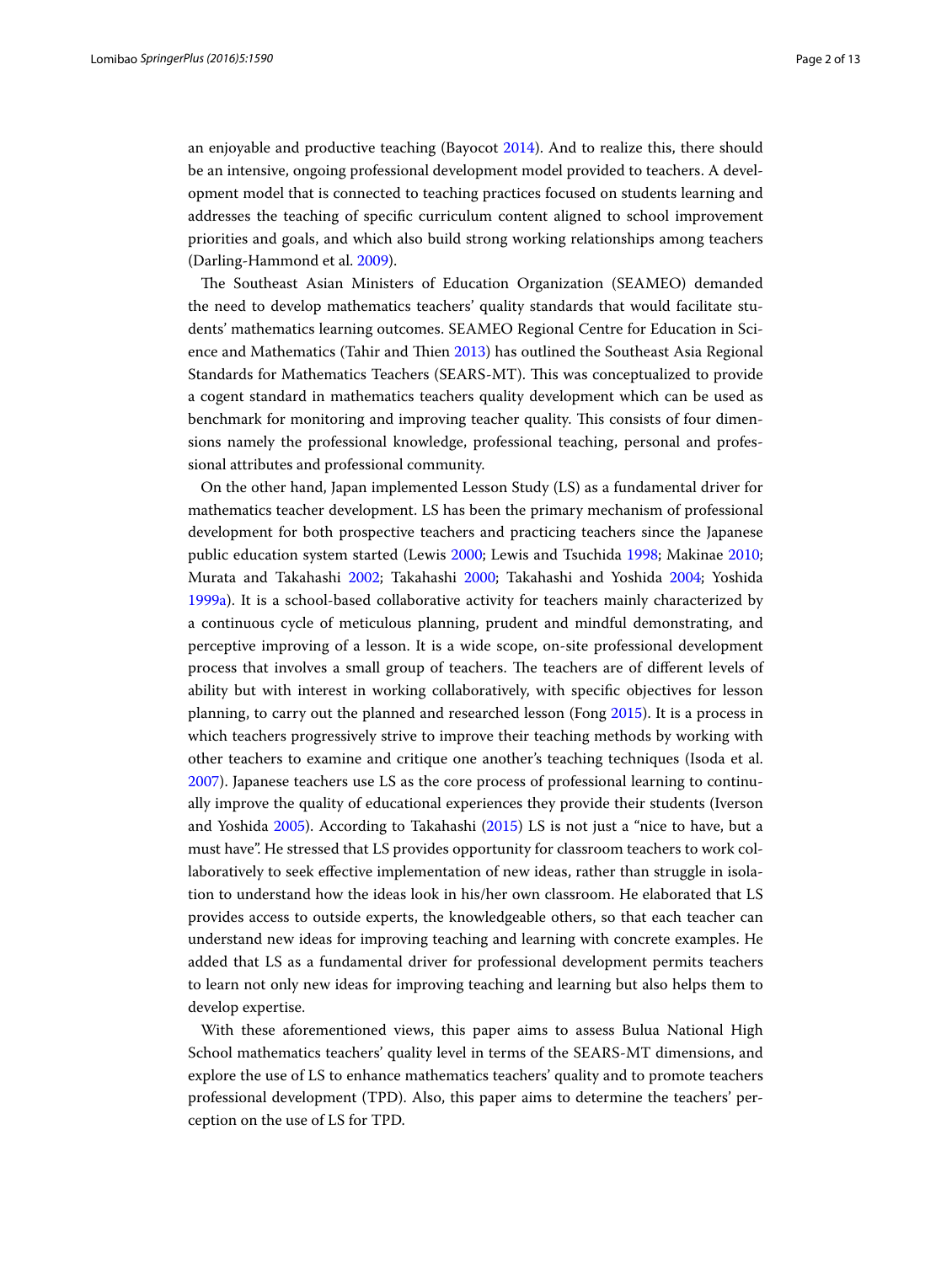#### **An overview of TPD and Lesson Study in the Philippines**

Professional development for teachers in the Philippines were usually done through a school or division level in-service trainings and seminars. These trainings and seminars were an echo seminar conducted by the participants trained in the regional or national level trainings. Teacher-participants in the school and division level acted as audience for the talks and demonstrations of the speakers or resource person—who were the participants in the regional and national level trainings. The training or seminar usually span for 2–5 days in maximum, twice a year, during midyear break and summer break.

Bentillo et al. [\(2003\)](#page-11-2) called this professional development for teachers as cascading model, where the training moves from the national, regional, division, then school level with decreasing duration at each lower level. He added that this training is often used to implement changes on a nationwide scale such as the curriculum reform and promotion of the new approach or learning strategies and the training content is decided at the central level. However, commented that there was much dilution in using this top-down one-shot model.

Ulep ([2006\)](#page-12-16) also identified cluster-based training as another model used for professional development in the Philippines. This model involves teachers from several schools attending the same training program conducted by invited subject specialists as trainers. The content is determined by the master teachers, the department coordinator of the schools in consultation with the teachers. She claimed that dilution may be avoided in this model, but she also commented that if the trainers are not fully aware of the schools' situations, hence, the relevance of the training may not be well appreciated by the teachers.

Gutierez [\(2015](#page-12-17)) documented in her study on the year-long professional development of the teachers in the Philippines. She observed that experts tried to build each teacher's capacities within a set of concrete activities including lecture sessions, workshops, collaborative lesson planning, classroom observations, and post-lesson reflections and discussions. This was confirmed by Loucks-Horsley et al. [\(1998\)](#page-12-18) claim, that in the Philippines, most of the implemented professional development efforts are designed to model inquiry teaching and actively engage teachers as learners rather than as information gatherers, for them to influence their instructional practices, and to enhance their knowledge and skills. Thus, she further stressed the strong need for teachers to engage in sustainable professional development, to provide teachers with sustainable support as they face new and current challenges, and at the same time foster the development of learning communities where they provide instructional support to each other. As she characterized the teachers' insights, she found out that the teachers' analyses of their instructional practices deepen as they engage continuously in collaborative and constructive self-assessment and discussions.

On the other hand, the Collaborative Lesson Research and Development (CLRD) Project of the University of the Philippines National Institute for Science and Mathematics Development (UP NISMED) introduced LS to mathematics and science teachers and administrators of elementary and secondary schools and used it to promote teaching mathematics through problem solving and teaching science through inquiry in 2006. The project spanned for three years (2006–2009) in four (4) schools in the National Capital Region (NCR). A total of about 60 teachers and 10 UP NISMED Mathematics staff were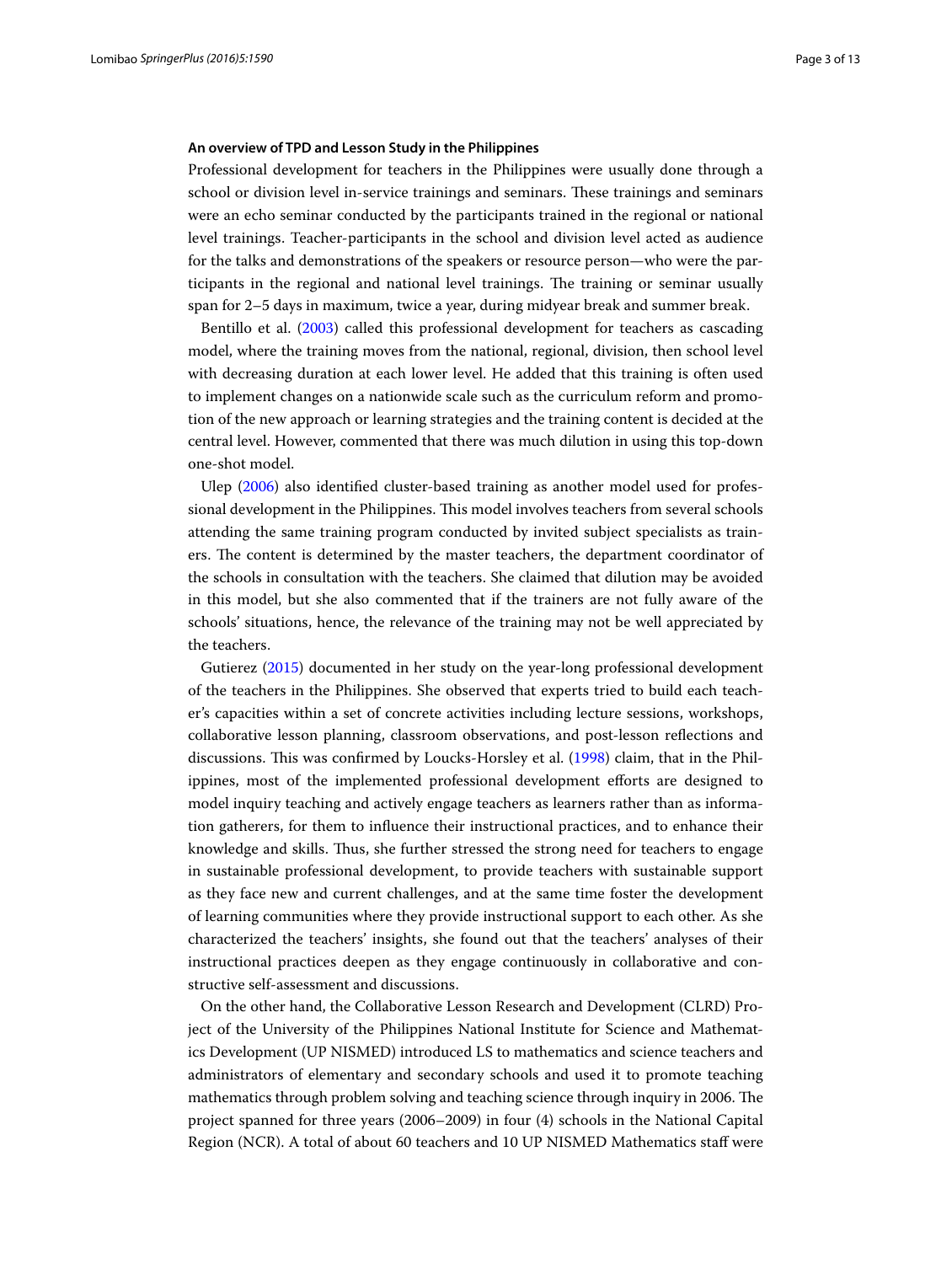involved. In 2010, the project extended to other four schools in the NCR: two schools in Pasig City, the Santa Lucia High School in all four year levels of mathematics subject and Rizal High School on science subjects: Earth & Environmental Science, Biology, Chemistry; and two schools in Quezon City, the Commonwealth Elementary School and North Fairview High School. A total of 52 teachers and 29 UP NISMED science and mathematics staff were involved. Seminar workshops were also conducted to 20 teachers of Ligao National High School (LGNHS) in Region 5 last May, 2011. This was the first case that teachers from a school outside NCR learned about LS. In September 2011, UP NISMED staff followed the teachers of LGNHS as they did LS on their own with the staff serving as knowledgeable other. In January to February, 2012 a total of 40 science and mathematics teachers of Nueva Ecija High School in Region 3 and 13 UP NISMED staff did LS. The project report showed that teachers and students positively appreciated the effects of LS, for the opportunities created for them to think independently and deeply as they did the research lessons. Teachers found students to be more responsive and interested to learn science and mathematics as well as they acknowledged that LS enhanced their content and pedagogical content knowledge through sharing of ideas during planning and post-lesson discussions and observation of classes. Teachers appreciated the trust, openness, unity, and camaraderie that they experience which give them confidence in teaching the research lesson (Ulep and Obille Jr. [2013](#page-12-19)). They also reported that though LS is widely adopted by other countries such as our neighboring Asian countries and the US, LS in the Philippines is not extensively disseminated yet.

However, Ronda ([2013](#page-12-20)) cited that all the teachers in the LS group commented that, "they used the strategies learned during the Lesson Study to teach the succeeding topics but went back to their old way of teachings". Ronda stressed that there is a need to find ways of sustaining teachers in their effort to improve their own teaching and further pointed out that, though the innovation of LS was effectively practiced, it did not result in the level of adaptation found in the United States. Ebaeguin and Stephens ([2015](#page-12-21)) confirmed this in the result of his investigation on the adaptation and cultural transition of the implementation of LS in non-Japanese context, the Philippines. He found out that it is necessary to consider the existing habits and values teachers have in a particular school that may support the implementation of LS because if not taken into consideration possible cultural barriers in transferring and implementing LS into a different national context may lead to delay in reaping its benefits, if not wastage of time, effort and resources of its stakeholders. He also stressed that fidelity approach should be taken into consideration by asking what skills and knowledge teachers need in order to implement LS faithfully. Nonetheless, Laynesa et al. [\(2013](#page-12-22)) also concluded in their reports that the positive response of the teachers under study signifies that the approach is possible in the Philippines, that eventually, teachers will regard the practice as a normal or ordinary occurrence. However, they are quick to point out that LS is not yet widely in use in the Philippines and initial barriers to its implementation included negative feelings experienced by the teachers at the onset. Nevertheless, Stigler and Hiebert ([1999](#page-12-23)); Yoshida [\(1999a,](#page-12-11) [b\)](#page-12-24) have seen LS as a promising school-based TPD activity which can be used in the Philippines.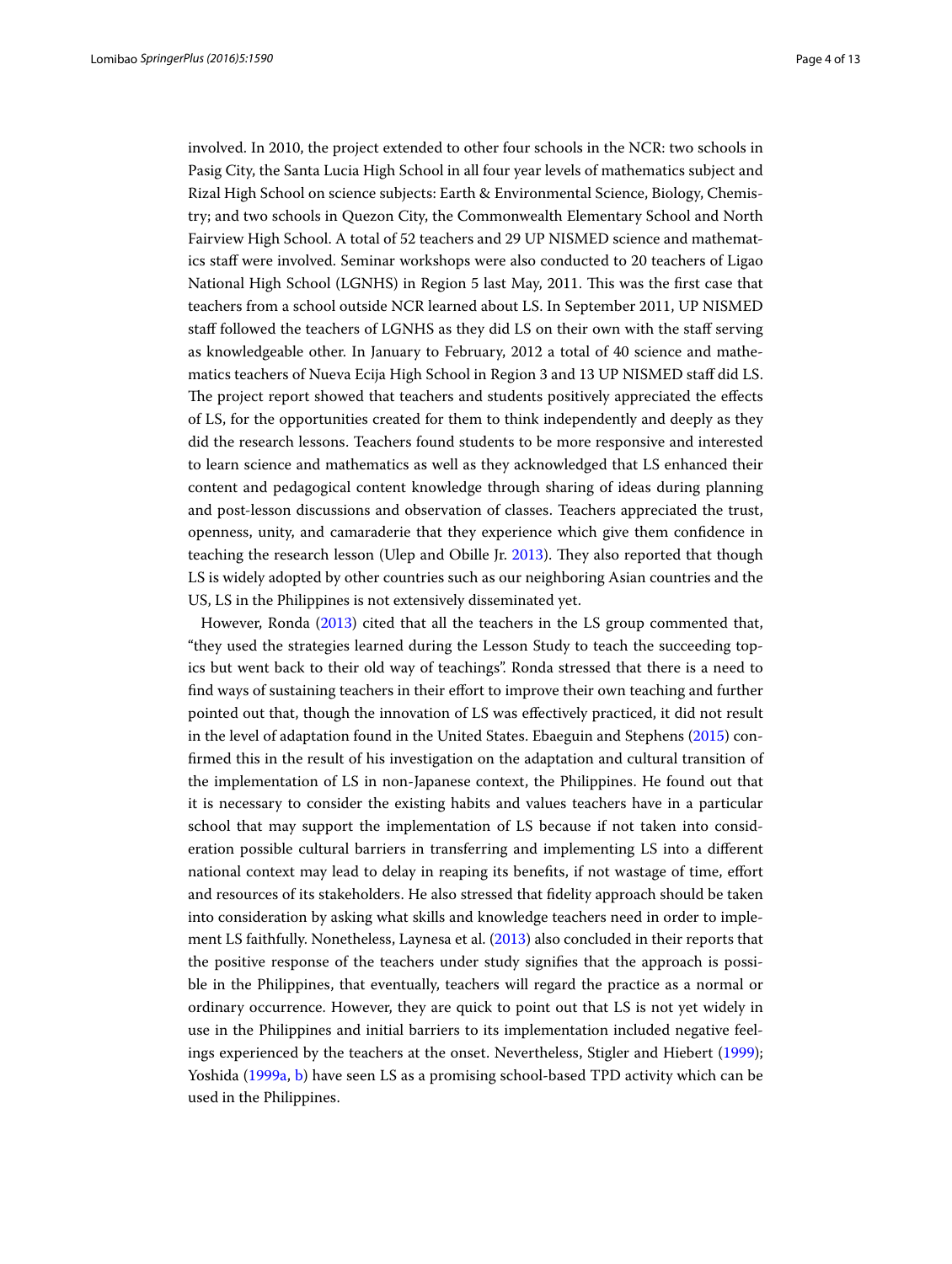#### **Integrating LS and SEARS‑MT for TPD**

This study is anchored on the concept of *jugyokenkyu,* which came from the Japanese word *jugyo* (*lesson)* and *kenkyu* (*study)* or simply Lesson Study. Lesson Study originally a Japanese practice of enhancing teaching practice, wherein teachers conduct a systematic inquiry into their pedagogical practice by closely examining their lesson (Fernandez [2002](#page-12-25)).

In LS, a group of teachers with specific objectives for lesson planning meet together and investigate a particular lesson in four-stage cycle. The group is composed of the teacher-participants and the Knowledgeable One (KO)—a master in content and pedagogical knowledge. The first stage is the planning of the Research Lesson (RL)—the particular lesson to be studied, where teachers collaboratively examine the RL by studying the particular content knowledge together, decide how the required competencies to be mastered by student will be attained, plan how the RL should be delivered, what particular strategy will be best used in the particular RL, prepare the necessary instructional materials such as ICT models or computer applications and programs, and creatively design a lesson plan to impact students' achievement. In this stage teachers of different levels of ability can interact with each other with the KO as the supervisor and facilitator of the discussion and learning. In this process the more advanced peers can help the less advanced members.

This practice is in accord with the SEARS-MT dimension 1: Professional Knowledge, which stipulates that teachers should have knowledge in understanding of fundamental mathematical ideas, principles, and teaching approaches, knowledge of the characteristics of students and their implications for learning, knowledge of supporting creativity and the development of higher order thinking skills, and knowledge of ICT to model and solve problems.

This is also an important opportunity for mathematics teachers since a high demand of these skills are required from them with the implementation of the new K to 12 curriculum of the Department of Education (DepEd) that set changes in the framework of the mathematics learning in the Philippines. With this curriculum, teachers assigned in a year level will prepare themself to teach all contents (Number and Number Sense, Measurement, Geometry, Patterns & Algebra and Statistics and Probability) since the competencies are designed in spiral where concepts for a particular field is taught in increasing level of difficulty. Thus, studying a RL and designing a lesson plan together will enhance the teachers' content and pedagogical knowledge.

The second stage of the LS is conducting the RL—implementing and observing the research lesson. The designed RL is taught by one teacher from the group and the other team members observe. Observers take notes of the significant events during delivery of the RL. Giving significant attention on the teacher-learners interaction, student–student discourse. Observing if the RL and the teacher implementing the RL have maximize and enhance discourse, encourage high order thinking skills, create an motivating learning environment and relation with the students, and provide students with adequate mathematical tasks and opportunity to analyze and reflect upon their own mathematical thinking. All these activities supports SEARS-MT dimension 2: Professional Teaching.

LS stage 3 provides opportunity for teachers to develop qualities described in SEARS-MT dimension 3. The group convenes to conduct a post-lesson discussion and reflect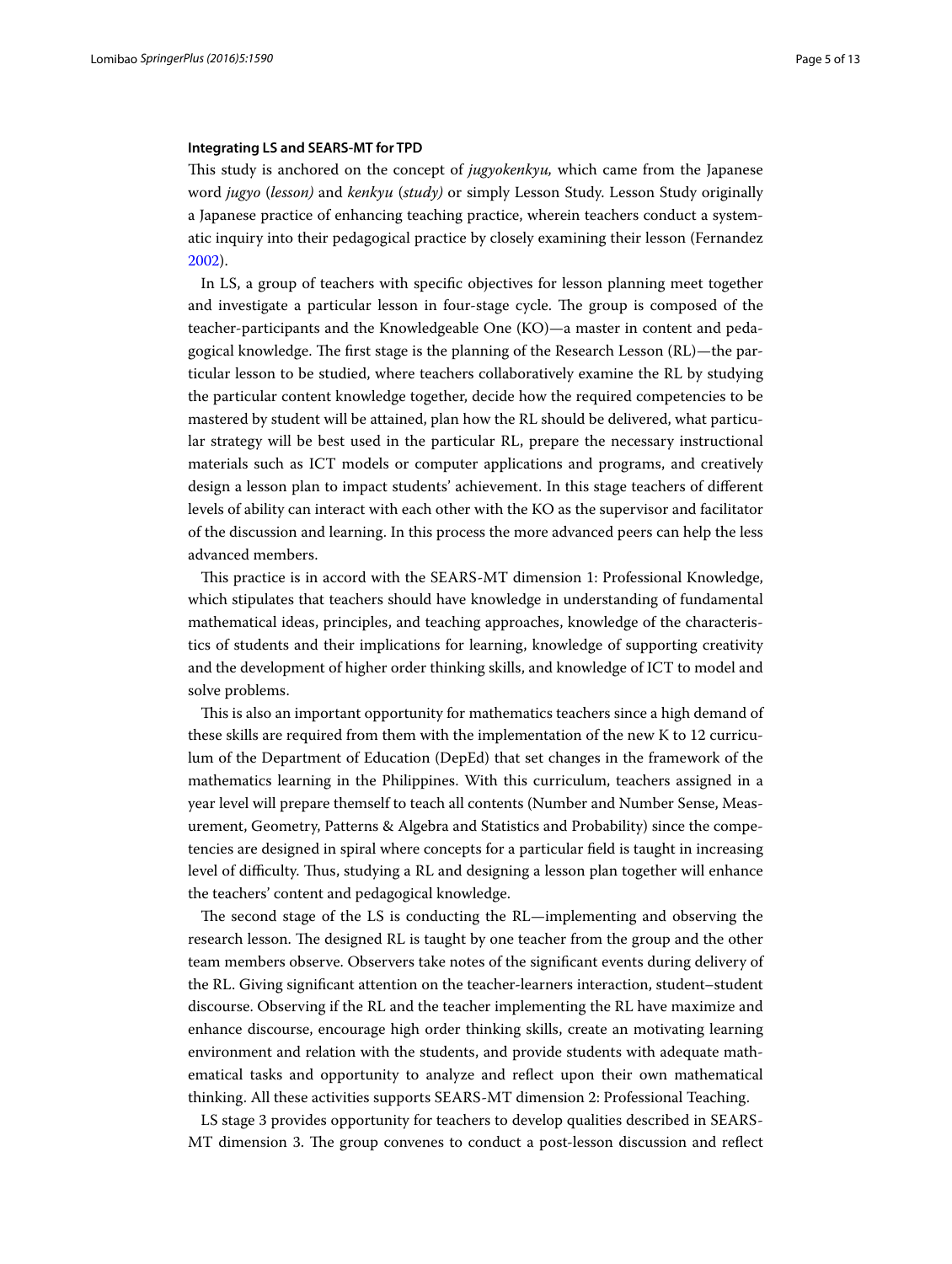on the observed lesson. Observers and the implementer alike can see and learn how students' responded in class and to the lesson. Teachers will learn more about their students and identify their skills and capacity. Teachers can gain insights into the teaching–learning process. Furthermore, teachers can improve personal attributes on how to assist students to engage, to appreciate, to value their learning and to achieve their potential. Teachers can develop to exhibit care and respect for their students. The teacher-participants of the LS can also enrich professional and moral behavior towards colleagues, as they considered discussion and observations as constructive criticism to advance and value continual improvement of personal professional development.

Reflecting on what have been learned from the post-discussion (LS stage 4), revison of the RL follows to refine the it. Integrating important points discussed as the result of the post-discussion to improve RL. The refined RL will be implemented and observed again. Then another cycle will take place until a more refined and better RL for a particular topic is produced. This activity will show the teachers commitment to engage with the school and community to promote mathematics learning. In addition, reporting and sharing thoughts about the outcomes of the RL through action research and articles may contribute helpful knowledge to the profissional communities both at school and outside the schools. These qualities stipulated in dimension 4 of SEARS-MT. Figure [1](#page-5-0) summarizes the interplay of LS and SEARS-MT dimensions.

The principles of integrating Lesson Study and SEARS-MT is also grounded on Lave's ([1988\)](#page-12-26) social and situated theory. He argued that learning as it normally occurs is a function of the activity, context and culture in which it occurs. He stressed that social interaction is a critical component of situated learning—learners become involved in a "community of practice" which embodies certain beliefs and behaviors to be acquired. As the beginner or newcomer moves from the periphery of this community to its center,

<span id="page-5-0"></span>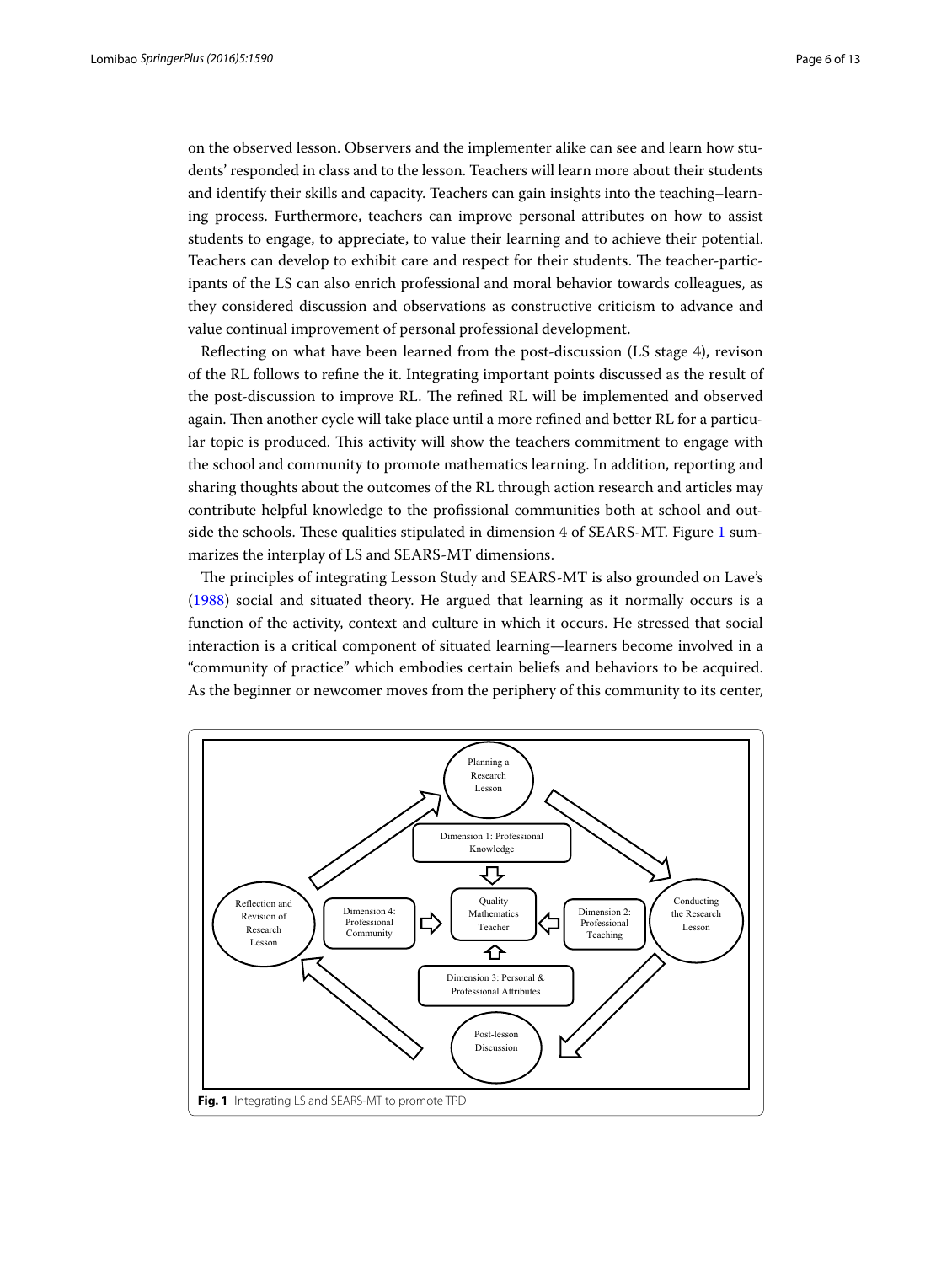they become more active and engaged within the culture and hence assume the role of expert or old-timer. These coincide with the idea of LS which considered learning as a social and situated process, where teachers' social interact and communicate to plan and learn together and is situated in their own classroom as the best venue for them to learn and improve their teaching practices. These ideas are what Lave and Wenger [\(1990\)](#page-12-27) call the process of "legitimate peripheral participation."

This study is also anchored on Schon's [\(1983](#page-12-28)) notion of *reflection in action* and *reflection on action*. The process of LS can be linked with these two concepts of reflection, as `*reflecting while doing*' when teachers gathered and plan for the research lesson and while observing the teacher-implementer during class demonstration, and `*reflecting after doing'* when teachers meet again for the post-discussion. When the observation is complete the teachers can reflect on, analyse and evaluate the learning and teaching. This post- action reflection then informs the subsequent planning and preparation leading to a cycle of continuing improvement. Thus, it is vital that these learning experiences are recorded in journals and discussed with mentors and fellow trainees.

#### **Methods**

The study employed a mixed method of quantitative–qualitative research design. The quantitative part was focused to determine the influence of the LS on teachers. T test was used to determine if Lesson Study have significant impact on the teachers' professional knowledge, professional teaching, personal and professional attributes, and professional communities. The qualitative part is focused on getting teachers' perception on LS as TPD through a survey questionnaire and interview for triangulation.

A survey questionnaire formulated based on the attributes stipulated in SEARS-MT was the main instrument of the study. In determining the teachers' quality level on each domain, a Likert-scale was utilized to give value to the teachers' responses. To rate the teachers' quality level, a highest score of 5 is given to an expert teacher where all attributes are manifested in a given indicator, 4 for master has 4 out of 5 attributes are manifested, 3 for practitioner where 3 attributes are manifested and 1 for novice with only one or no attribute manifested. In analyzing the data gathered, mean and standard deviation were computed. The second instrument used was a survey questionnaire adopted from Hj Suhaili and Shahrill [\(2015](#page-12-29)) with slight modification to gather insights on the teachers' perception of Lesson Study and as guide questions for the interview to verify their responses.

Five (5) mathematics teachers of Bulua National High School were the participants of the study. The teachers were all teaching grade 10 mathematics. One teachers acted as the team leader, she was the chairman for the grade level, an experienced teacher in terms of years of service and had units in master's degree in educational management. One teacher has been teaching mathematics for more than 20 years, but did not have any graduate units. The other three teachers were composed of less experienced teachers with less than five years teaching experience. Two of them had graduate units in mathematics teaching and the remaining one have no graduate units. The researcher acted as the knowledgeable one (KO).

The KO introduced Lesson Study to the teacher-participants, discussed the nature of LS, and oriented them on how it will be conducted. After the teachers understand the concept of LS and agreed to engage in the study, they then took the pre-assessment, to determine the teachers' quality level in terms of SEARS-MT dimensions. After the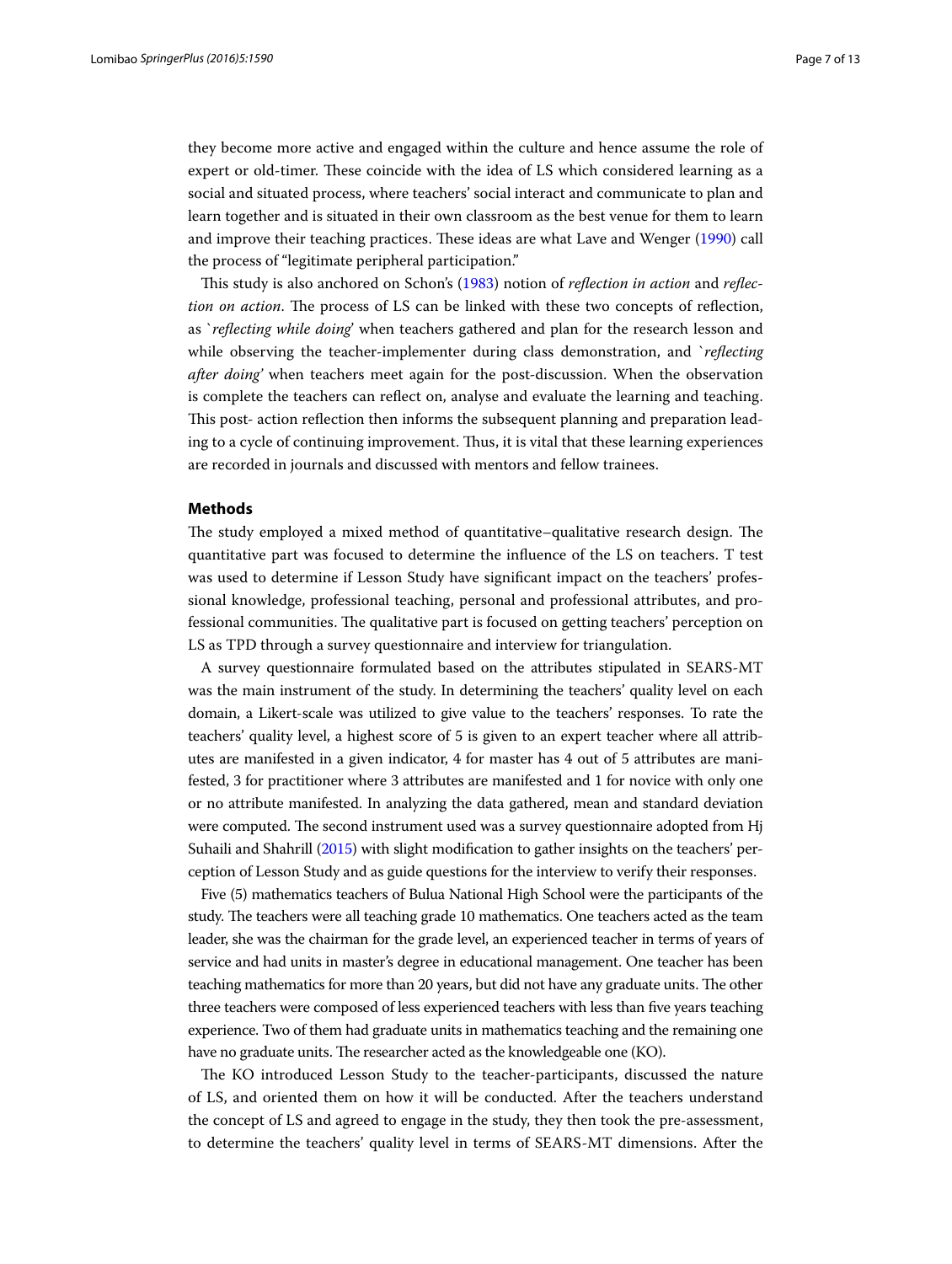pre-assessment, the team arranged for the schedule of activities including the schedule of regular meetings. Post-assessment were done after two grading periods. Table [1](#page-8-0) below provides the overview of the LS conducted.

The RL covers topics in the second and third grading periods of the grade 10 mathematics curriculum which includes the topics on polynomial functions particularly, polynomials using long division and synthetic division, remainder theorem and the factor theorem, polynomial equations, rational root theorem, polynomial equations, graphs polynomial functions, problem solving involving polynomial functions; and topics on circles including chords, arcs, central angles, inscribed angles, secants, tangents, segments, sectors of a circle, and geometric figures on the coordinate plane.

#### **Results and discussion**

Table [2](#page-9-0) compares the means of the pre-assessment and post-assessment of the level of teachers' quality in terms of the four dimensions of the SEARS-MT. It reveals a positive mean difference between the post-assessment and the pre-assessment. The tables show that the teachers' quality increases from a practitioner level to master level. This indicates a positive impact of LS in improving the mathematics teachers' quality in terms of the criteria set by the SEARS-MT.

Teachers in practitioner level have demonstrated at least two out of four indicators in each components of the four dimensions. They generally have knowledge about the mathematics content and mastery in procedural knowledge, and showed understanding of the new K to 12 curriculum. Though they used questions effectively to scaffold instruction and always used wait time and questioning effectively to diagnosed problems with learning and improved instruction, they used generic self-evaluation strategies or tools which did not explicitly show improvement on students' self-learning and showed a limited sensitivity to student affect, the teacher tailored feedback for only a few students because the teacher gave more emphasis on teaching the specific content. Also they have showed basic knowledge of ICT but did not use it in class. In addition, practitioner teachers appreciated the beauty and importance of mathematics and highly passionate about teaching mathematics. They did not engage also any organization in related to mathematics except in their subject area department. While teachers in master level have shown three out of four indicators in each components of the four SEARS-MT dimensions. They demonstrated understanding of the nature and scope of mathematics content to be taught throughout the curriculum and its relevance to teaching, have the ability to explain fundamental principles in terms of precision, definition, reasoning, connections, coherence and purposefulness as well as procedural fluency. They generally used questions effectively to scaffold instruction and always used wait time and questioning effectively to diagnose problems with learning and improve instruction. They provided varied strategies for students to use for self-evaluation during instruction in an effort to regulate and improve the students' self-learning by utilizing tools such as the use checklists, rubrics, drawings, a self-assessment inventory, journaling, and/or reflection statements. Also, utilized technology in class to increase visual, graphing and computing efficiency. Furthermore, master teachers exhibit enthusiasm and confidence for both mathematics and learning. Continuously enrich and upgrade knowledge and skills pertaining to mathematics and mathematics teaching and enrich educational experience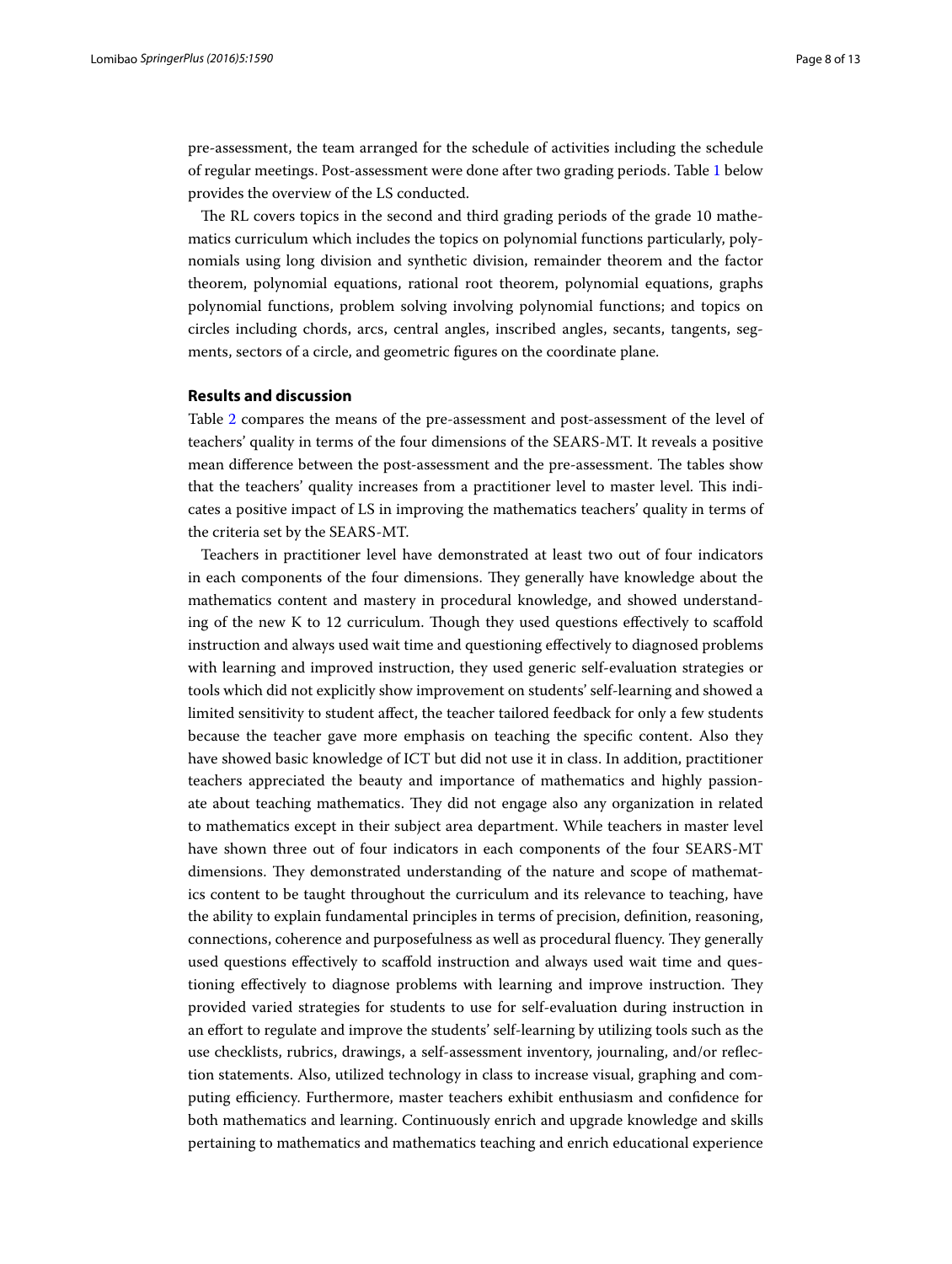| Lesson Study stage                                | <b>Specific activity</b>                                                                                       |
|---------------------------------------------------|----------------------------------------------------------------------------------------------------------------|
| Cycle 1                                           |                                                                                                                |
| Session 1                                         |                                                                                                                |
| Planning a RL                                     | Selected teaching topics                                                                                       |
|                                                   | Selected teaching class and teacher implementer of RL                                                          |
|                                                   | Identified specific mathematics content and competencies to<br>be taught                                       |
|                                                   | Formulated teaching objectives                                                                                 |
|                                                   | Determined prerequisites knowledge and skills                                                                  |
|                                                   | Decided and planned for appropriate teaching strategy to be<br>employed.                                       |
|                                                   | Designed students' classroom activity                                                                          |
|                                                   | Prepared learning materials                                                                                    |
| Session 2                                         |                                                                                                                |
| Conducting the RL                                 | Teacher 1 (T1) implemented RL in the class                                                                     |
|                                                   | Other teachers and KO observed the RL implementation in<br>class                                               |
|                                                   | Video recording of the class                                                                                   |
| Session 3                                         |                                                                                                                |
| Post-lesson discussion                            | Reviewed the class implementation of RL through the video<br>recorded                                          |
|                                                   | Discussed the result of the observation                                                                        |
| Reflection and revision of RL                     | Analyzed results of the post-discussion and reflected on the<br>conducted RL and activity implemented in class |
|                                                   | <b>Revised RL</b>                                                                                              |
| Cycle 2                                           |                                                                                                                |
| Session 4                                         |                                                                                                                |
| Planning for implementation of the revised<br>RI. | Planned revised RL integrating significant points noted for<br>revision                                        |
| Session 5                                         |                                                                                                                |
| Conducting revised RL                             | Teacher 2 (T2) implemented RL in the class                                                                     |
|                                                   | Other teachers and KO observed the RL implementation in<br>class                                               |
|                                                   | Video recording of the class                                                                                   |
| Session 6                                         |                                                                                                                |
| Post-lesson discussion                            | Reviewed the class implementation of RL through the video<br>recorded                                          |
|                                                   | Discussed the result of the observation                                                                        |
| Reflection and revision of RL                     | Analyzed results of the post-discussion and reflected on the<br>conducted RL and activity implemented in class |
|                                                   | Revised RL for refinement                                                                                      |

<span id="page-8-0"></span>**Table 1 Overview of the conduct of Lesson Study in designing one research study**

by affiliating with professional organizations and community and promote mathematics in school and outside school.

The t-test yielded a computed probability-value of less than 0.05 level of significance for the three dimensions: personal knowledge  $(0.0114 < 0.05)$ , professional teaching  $(0.0002 < 0.05)$  and professional communities  $(0.0129 < 0.05)$ . This led to the researcher to reject the null hypothesis. This implies that there is a significant difference in the pre-assessment and post-assessment results. This means that the implementation of LS have contributed to the increase the teachers quality particularly in the teachers professional knowledge, professional teaching and professional community. However t test further revealed LS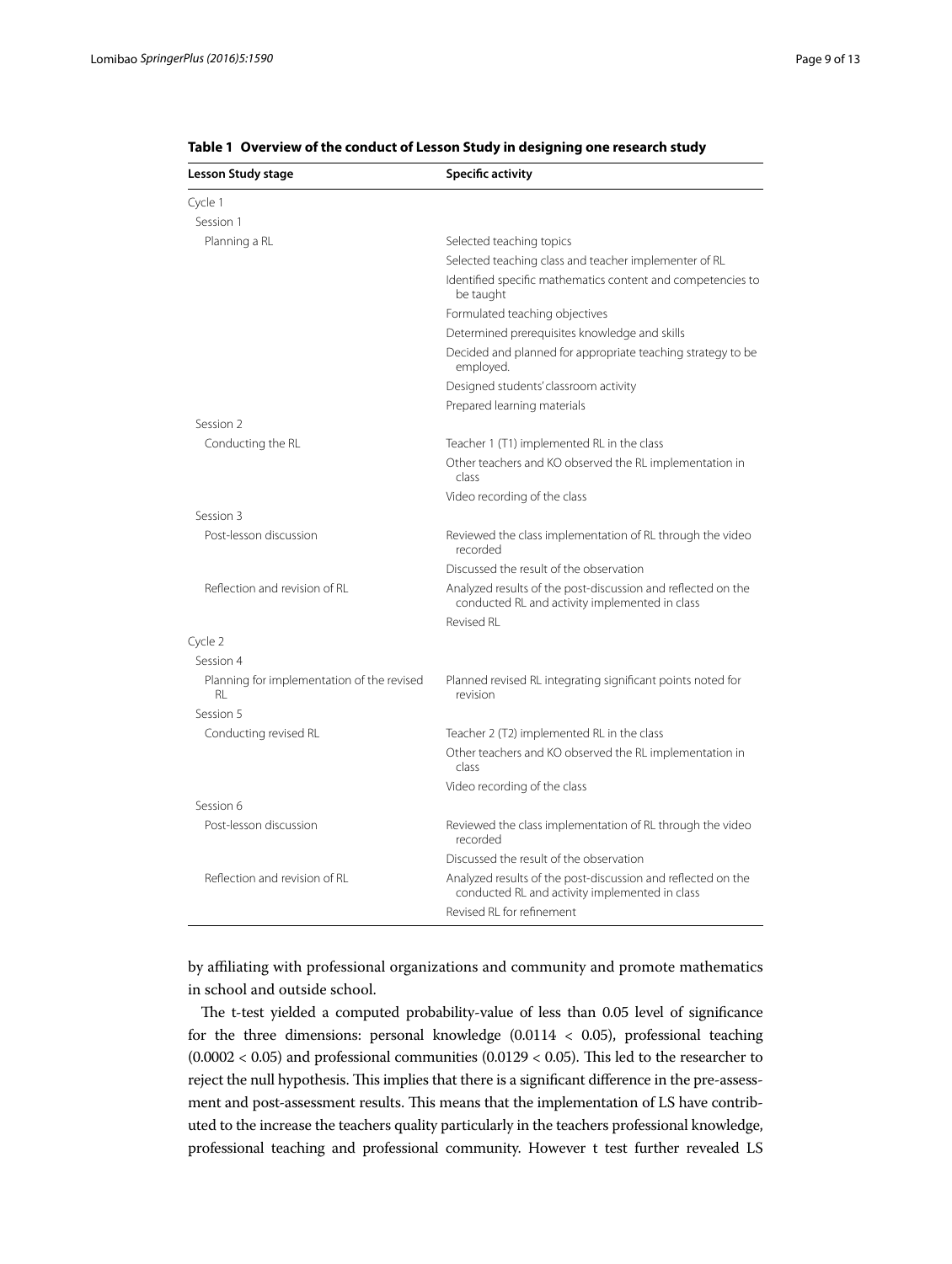| <b>Domains</b>                                      | Pre-assess-<br>ment |              | Post-assess-<br>ment |      | Mean Diff. | t value | p value                                   |  |
|-----------------------------------------------------|---------------------|--------------|----------------------|------|------------|---------|-------------------------------------------|--|
|                                                     | $\bar{X}_1$         | SD           | $\bar{X}_2$          | SD   | ā          |         | $\alpha = 0.05$ .level<br>of significance |  |
| Domain 1: professional knowl-<br>edge               | 2.6                 |              | 3.8                  |      |            |         |                                           |  |
| Knowledge of mathematics                            | 2.4                 |              | 3.7                  |      |            |         |                                           |  |
| Knowledge of student's learn-<br>ing Mathematics    | 2.2                 |              | 3.5                  |      |            |         |                                           |  |
| Knowledge of intellectual<br>quality                | 2.4                 |              | 2.9                  |      |            |         |                                           |  |
|                                                     | 2.40                | 0.16         | 3.48                 | 0.40 | 1.08       | 2.78    | 0.0114                                    |  |
| Domain 2: professional teaching                     |                     |              |                      |      |            |         |                                           |  |
| Mathematical tasks and<br>discourse                 | 2.4                 |              | 3.6                  |      |            |         |                                           |  |
| Planning for learning process                       | 2.2                 |              | 3.5                  |      |            |         |                                           |  |
| Implementing teaching strate-<br>gies               | 2.2                 |              | 3.9                  |      |            |         |                                           |  |
| Monitoring, assessment and<br>evaluation            | 2.4                 |              | 3.9                  |      |            |         |                                           |  |
| Use of ICT                                          | 2.2                 |              | 3.3                  |      |            |         |                                           |  |
|                                                     | 2.28                | 0.11         | 3.64                 | 0.26 | 1.36       | 5.65    | 0.0002                                    |  |
| Domain 3: Personal and profes-<br>sional attributes |                     |              |                      |      |            |         |                                           |  |
| Personal attributes                                 | 3.6                 |              | 4.1                  |      |            |         |                                           |  |
| Personal professional develop-<br>ment              | 2.0                 |              | 4.0                  |      |            |         |                                           |  |
| Personal responsibilities<br>towards community      | 2.6                 |              | 3.2                  |      |            |         |                                           |  |
|                                                     | 2.73                | 0.81         | 3.77                 | 0.49 | 1.04       | 1.23    | 0.1664                                    |  |
| Domain 4: Professional com-<br>munities             |                     |              |                      |      |            |         |                                           |  |
| Professional ethics                                 | 3.2                 |              | 4.7                  |      |            |         |                                           |  |
| Professional communities at<br>schools              | 2.4                 |              | 3.7                  |      |            |         |                                           |  |
| Professional communities<br>outside schools         | 2.0                 |              | 3.0                  |      |            |         |                                           |  |
|                                                     | 2.53                | 0.61         | 3.8                  | 0.85 | 1.27       | 5.03    | 0.0129                                    |  |
| Overall                                             | 2.45                | 0.43         | 3.65                 | 0.46 | 1.20       | 2.84    | 0.0001                                    |  |
|                                                     | Practitioner        |              | Master               |      |            |         |                                           |  |
| Weight                                              |                     |              | Mean range           |      |            |         | <b>Descriptive level</b>                  |  |
| 5                                                   |                     | $4.5 - 5.0$  |                      |      |            |         | Expert                                    |  |
| 4                                                   |                     | $3.5 - 4.49$ |                      |      |            |         | Master                                    |  |
| 3                                                   |                     | $2.5 - 3.49$ |                      |      |            |         | Practitioner                              |  |
| 2                                                   |                     | $1.5 - 2.49$ |                      |      |            |         | Apprentice                                |  |
| 1                                                   |                     | $1.0 - 1.49$ |                      |      |            |         | Novice                                    |  |

#### <span id="page-9-0"></span>**Table 2 Descriptive statistics and paired t test of teachers' quality level in terms of SEARS-MT dimensions**

does not have a significant effect on the teachers' personal and professional attributes with computed p value of 0.1664 which is greater than the 0.05 level of significance. This maybe because teachers were enthusiast and confidence on mathematics and learning mathematics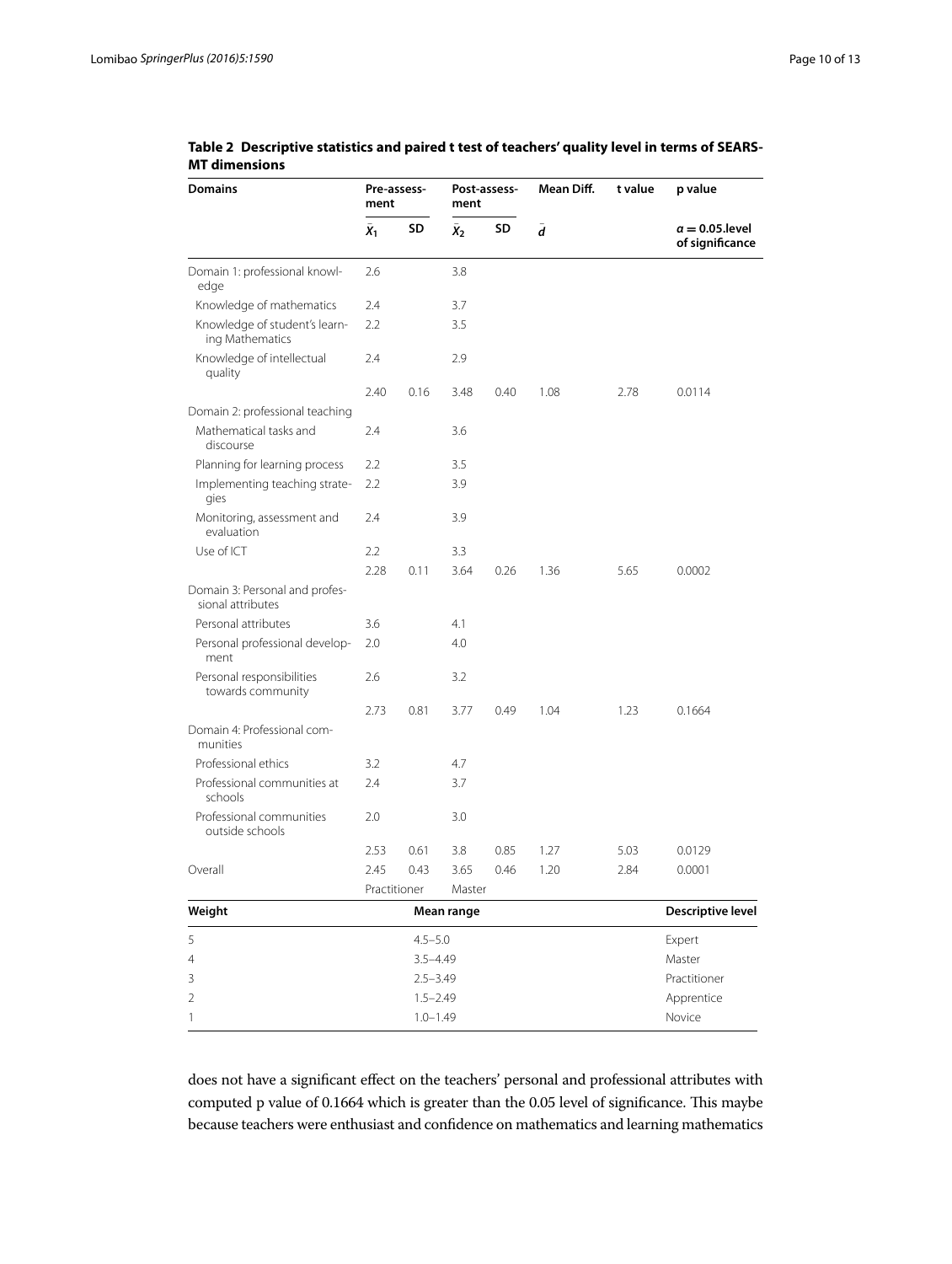even before LS was introduced. They already appreciated and understood the importance of mathematics. Thus, there were no significant change can be observed before and after on the introduction of LS on the dimension of personal and professional attributes.

In general, it can be gleaned from the table that the overall p value of 0.0001, is less than the 0.05 level of significance. This means that LS has a significance impact on the teachers' personal development. This indicates that LS had positive impact to the teachers' professional development in terms of enhancing mathematics teachers' professional knowledge and professional teaching, and broaden professional communities. The results confirm the findings of Iverson and Yoshida ([2005](#page-12-14)), and Takahashi [\(2015\)](#page-12-15) that emphasis that LS is not just a nice to have but a must have.

Table [3](#page-10-0) shows the percentage distribution of the teachers' response to each nineteen statements on their perception on impact of Lesson Study. Generally, the teachers

| <b>Statements</b>                                                                                                                                                                |           | Percentage |   |       |           |  |  |
|----------------------------------------------------------------------------------------------------------------------------------------------------------------------------------|-----------|------------|---|-------|-----------|--|--|
|                                                                                                                                                                                  | <b>SD</b> | D          | U | A     | <b>SA</b> |  |  |
| 1. Planning together broadened my knowledge of the mathematics content/<br>subject matter                                                                                        |           |            |   |       | 100       |  |  |
| 2. Planning and preparing to teach the topic we have chosen caused me to<br>engage in mathematical reasoning and problem solving                                                 |           |            |   | 80    | 20        |  |  |
| 3. Planning together helped me to be aware of the new mathematics curriculum<br>and have a deeper understanding of the K to 12 Mathematics Curriculum                            |           |            |   | 80    | 20        |  |  |
| 4. Planning together helped me understand more on students' way of thinking<br>and learning mathematics concept                                                                  |           |            |   |       | 100       |  |  |
| 5. Planning in a group broadened my knowledge of mathematics teaching ideas<br>and pedagogy                                                                                      |           |            |   |       | 100       |  |  |
| 6. The collaborative lesson planning is beneficial for me in order for me to be a<br>better mathematics teacher                                                                  |           |            |   |       | 100       |  |  |
| 7. Observing and analyzing others' lesson helped me think more deeply about<br>mine                                                                                              |           |            |   |       | 100       |  |  |
| 8. Teaching and observing the research lessons made me more critical in choos-<br>ing the right teaching activities that help students to understand and think<br>mathematically |           |            |   |       | 100       |  |  |
| 9. The reflective comments made me more aware of my general weaknesses and<br>strengths of my own mathematics teaching                                                           |           |            |   | 20    | 80        |  |  |
| 10. The comments and feedback can help me to be a better mathematics<br>teacher                                                                                                  |           |            |   |       | 100       |  |  |
| 11. My teaching has improved after taking part in the Lesson Study                                                                                                               |           |            |   | 60    | 40        |  |  |
| 12. I have become more conscious and sensitive to students' learning needs and<br>difficulties and have a deeper understanding of how students learn                             |           |            |   | 80    | 20        |  |  |
| 13. The Lesson Study contributes to teachers' professional development                                                                                                           |           |            |   |       | 100       |  |  |
| 14. The Lesson Study has improved my understanding of students' learning                                                                                                         |           |            |   | 80    | 20        |  |  |
| 15. I learnt a better way to teach the topic                                                                                                                                     |           |            |   | 40    | 60        |  |  |
| 16. I learnt that it is important to provide activities that encourage students to<br>think critically and creatively                                                            |           |            |   | 20    | 80        |  |  |
| 17. I learnt that Lesson Study can be implemented and are sustained in my<br>school                                                                                              |           |            |   | 60    | 40        |  |  |
| 18. The experiences and knowledge I gained during the Lesson Study is very<br>valuable and important in order to make me a better mathematics teacher                            |           |            |   |       | 100       |  |  |
| 19. I am willing to take part in the Lesson Study                                                                                                                                |           |            |   |       | 100       |  |  |
| Mean percentage                                                                                                                                                                  |           |            |   | 24.21 | 75.79     |  |  |

<span id="page-10-0"></span>**Table 3 Teacher's perception on the impact of Lesson Study Adopted from Hj Suhaili and Shahrill [\(2015](#page-12-29))**

*SD* strongly disagree, *D* disagree, *U* undecided, *A* agree, *SA* strongly agree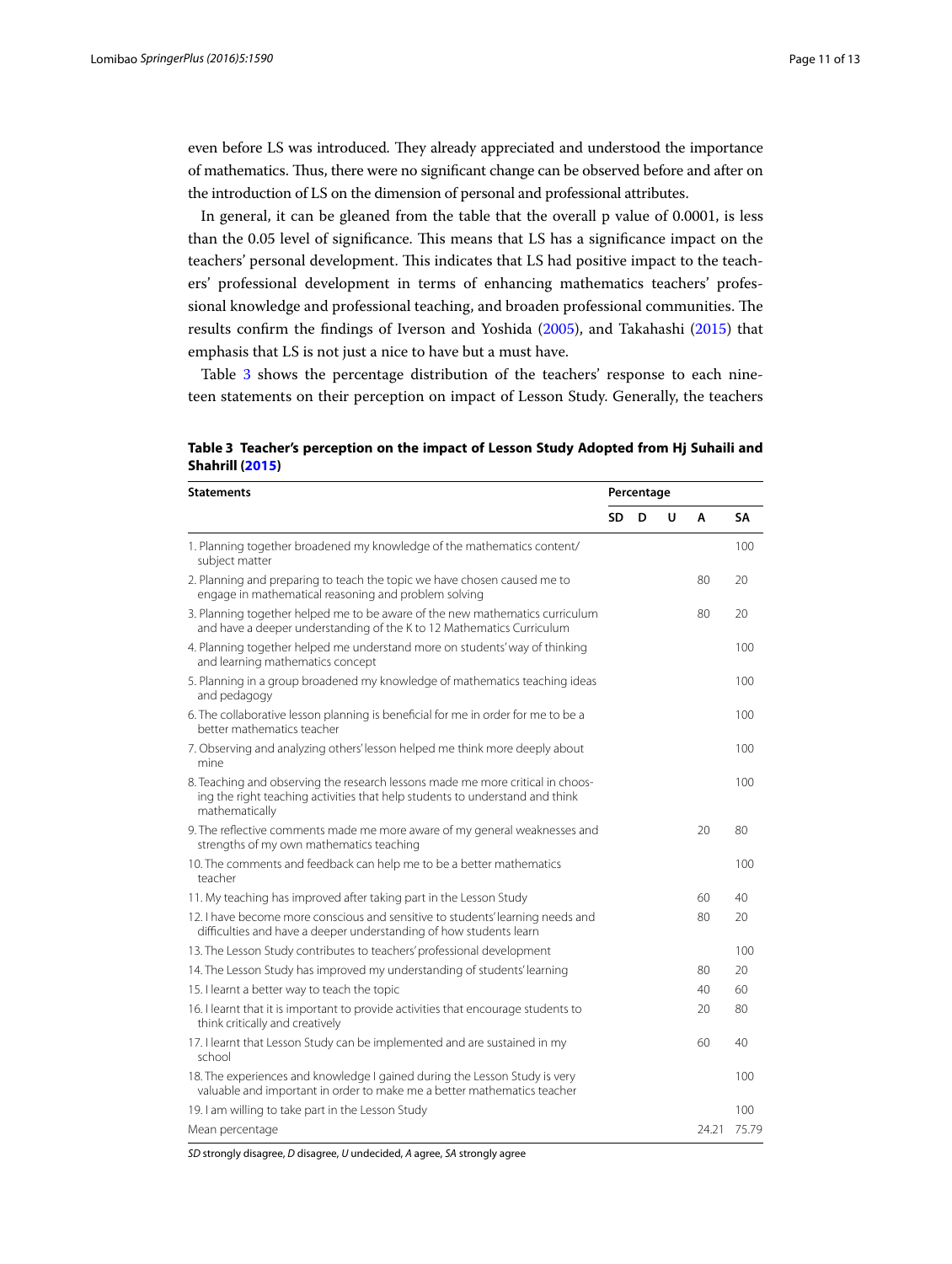involved in the LS conducted, had strongly agreed that LS has positively influenced their professional development. In particular, all of them (100 %) responded that planning a research lesson together have broadened their knowledge of the mathematics content, helped them understand more on students' way of thinking and learning mathematics concept, and broadened their knowledge of mathematics teaching ideas and pedagogy, which all constitute the dimension on professional knowledge of SEARS-MT.

The teachers also have positive response on giving feedback about their teaching during the actual observation as well as in the video critiquing of the implementation of RS. They unanimously strongly agreed that observing and analyzing others' lesson helped them reflect more deeply about their own teaching practice, made them more critical in choosing the right teaching activities that help will students to understand and think mathematically, and that the comments and feedback can help them to be a better mathematics teacher, which are components specified in the dimension on professional teaching.

Furthermore, they all strongly agreed that LS contributes to TPD. All of them strongly agreed that collaboratively working together is beneficial for them to become a better mathematics teacher. They strongly stressed that the experiences and knowledge they gained during the Lesson Study is very valuable and important in order to make me a better mathematics teacher. Thus, 100 % expressed that they are willing to take part in the Lesson Study.

#### **Conclusion and recommendation**

Based on the findings of the study, the researcher concludes that for this group of teachers, Lesson Study effectively enhance mathematics teachers' quality and promote teachers professional development. Hence, the researcher recommends the use of Lesson Study improve the mathematics teachers' quality. Similar studies may be conducted to a wider scope using different population to promote the generalizability of the results.

#### **Acknowledgements**

The author would like to express her heartfelt gratitude to the Bulua National High School, Division of Cagayan de Oro City, for the opportunity to conduct this study especially to the Grade 10 mathematics teachers, Ms. Maria Luisa. Catajoy, Ms. Cristina Lazon, Mr. Santos Ombay, Mr. Fernando Bagonoc, and Mr. Alie Naigue. To the others teachers in the grade 10 levels, Mrs. Lina Uncad, Mrs. Loura Hambre, Mrs. Elvie Canada, Mrs. Geraldine Lincaro, Mrs. Jazmin Limoran, Mrs. Annabelle Violeta, Ms. Ma. Margarita Ramos, and Mrs. Joem Maglinte and the grade 10 students of school year 2015–2016.

#### **Competing interests**

The author declares that she has no competing interests.

Received: 24 June 2016 Accepted: 5 September 2016 Published online: 15 September 2016

#### **References**

- <span id="page-11-1"></span>Bayocot A (2014) Philippine Public School Teachers Association country report Philippines. Topic: Balancing the teaching activities in the classroom with crucial professional upgrading activities for teachers. The 30th ASEAN Council of Teachers Convention, Singapore
- <span id="page-11-2"></span>Bentillo E, Carale L, Galvez E, Magno M, Pabellon J, Talisayon V, Tan M, Treyes R (2003) Teacher development Supervision of science and mathematics teaching. University of the Philippines National Institute for Science and Mathematics Education Development, Quezon City
- <span id="page-11-0"></span>Chetty R, Friedman JN, Rockoff JE (2014). Measuring the impacts of teachers II: teacher value-added and student outcomes in adulthood. Am Econ Rev 104(9):2633–2679. In: Blazar D (2015) Effective teaching in elementary mathematics: Identifying classroom practices that support student achievement. Econ Educ Rev 48(2015)16–29. [www.](http://www.elsevier.com/locate/econedurev) [elsevier.com/locate/econedurev.](http://www.elsevier.com/locate/econedurev) Downloaded 20 April 2016